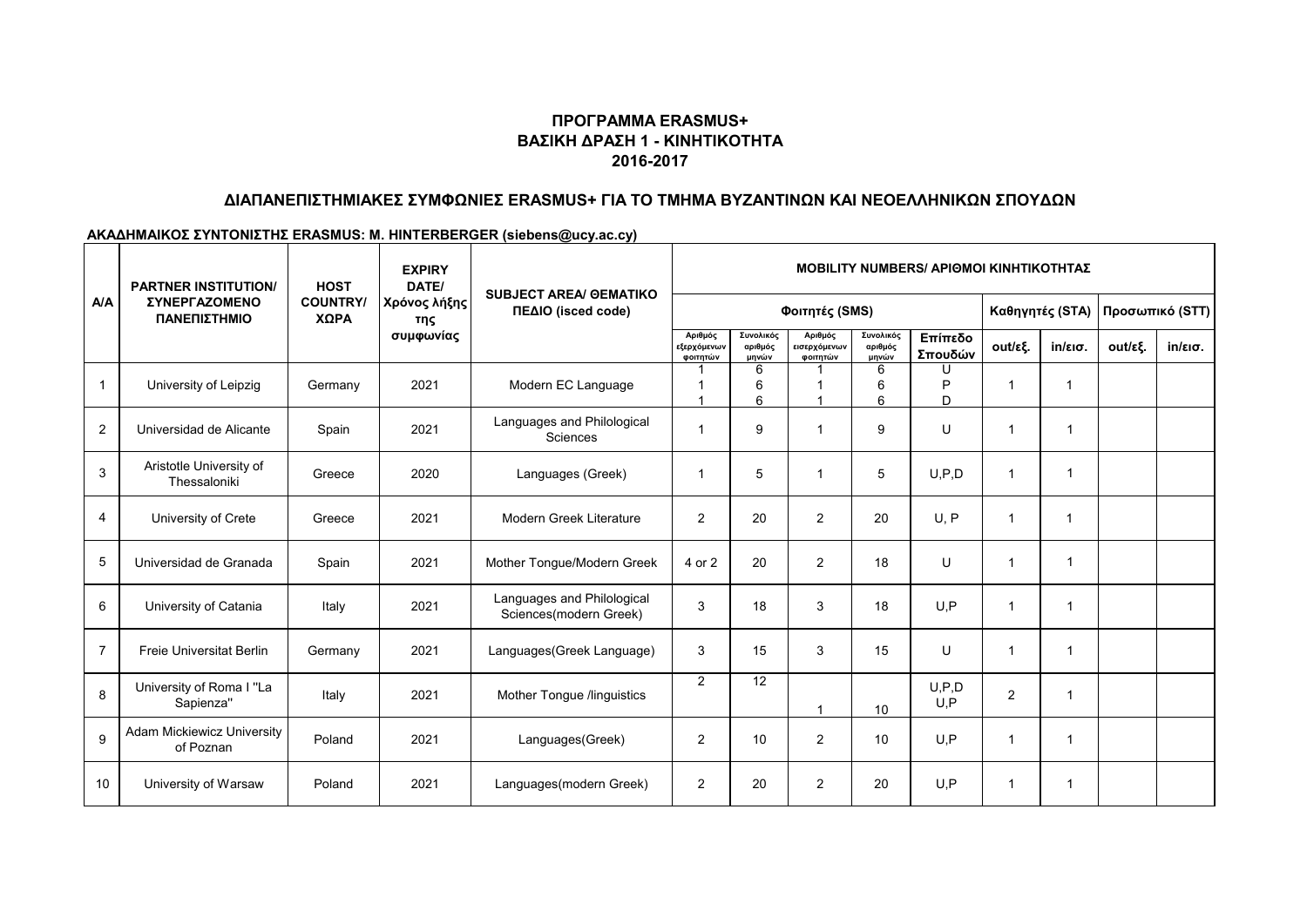# **ΠΡΟΓΡΑΜΜΑ ERASMUS+ ΒΑΣΙΚΗ ΔΡΑΣΗ 1 - ΚΙΝΗΤΙΚΟΤΗΤΑ 2016-2017**

# **ΔΙΑΠΑΝΕΠΙΣΤΗΜΙΑΚΕΣ ΣΥΜΦΩΝΙΕΣ ERASMUS+ ΓΙΑ ΤΟ ΤΜΗΜΑ ΒΥΖΑΝΤΙΝΩΝ ΚΑΙ ΝΕΟΕΛΛΗΝΙΚΩΝ ΣΠΟΥΔΩΝ**

#### **ΑΚΑΔΗΜΑΙΚΟΣ ΣΥΝΤΟΝΙΣΤΗΣ ERASMUS: M. HINTERBERGER (siebens@ucy.ac.cy)**

| <b>A/A</b> | <b>PARTNER INSTITUTION/</b>                                             | <b>HOST</b><br><b>COUNTRY/</b><br>ΧΩΡΑ | <b>EXPIRY</b><br>DATE/<br>Χρόνος λήξης<br>της<br>συμφωνίας | <b>SUBJECT AREA/ GEMATIKO</b><br>ΠΕΔΙΟ (isced code)  | <b>MOBILITY NUMBERS/ ΑΡΙΘΜΟΙ ΚΙΝΗΤΙΚΟΤΗΤΑΣ</b> |                               |                                     |                               |                    |                         |                      |                 |                   |
|------------|-------------------------------------------------------------------------|----------------------------------------|------------------------------------------------------------|------------------------------------------------------|------------------------------------------------|-------------------------------|-------------------------------------|-------------------------------|--------------------|-------------------------|----------------------|-----------------|-------------------|
|            | <b><i>ΣΥΝΕΡΓΑΖΟΜΕΝΟ</i></b><br>ΠΑΝΕΠΙΣΤΗΜΙΟ                             |                                        |                                                            |                                                      | Φοιτητές (SMS)                                 |                               |                                     |                               |                    | Καθηγητές (STA)         |                      | Προσωπικό (STT) |                   |
|            |                                                                         |                                        |                                                            |                                                      | Αριθμός<br>εξερχόμενων<br>φοιτητών             | Συνολικός<br>αριθμός<br>μηνών | Αριθμός<br>εισερχόμενων<br>φοιτητών | Συνολικός<br>αριθμός<br>μηνών | Επίπεδο<br>Σπουδών | out/εξ.                 | $in/\epsilon$ ισ.    | out/εξ.         | $in/\epsilon$ ισ. |
| 11         | Institut National des<br>Langues et Civilisations<br>Orentales (INALCO) | France                                 | 2021                                                       | Languages (Greek)                                    | $\overline{c}$                                 | 12                            | $\overline{2}$                      | 12                            | U.P                | $\overline{1}$          | 1                    |                 |                   |
| 12         | Universidad de Murcia                                                   | Spain                                  | 2021                                                       | Languages and Philological<br>Sciences(modern Greek) | $\overline{2}$                                 | 20                            | $\overline{2}$                      | 20                            | U.P                | $\mathbf 1$             | 1                    |                 |                   |
| 13         | Masarykova Universita                                                   | Czech<br>Republic                      | 2021                                                       | Languages (Greek)                                    | 3                                              | 18                            | 3                                   | 18                            | U, P, D            | $\overline{1}$          | 1                    |                 |                   |
| 14         | University of Wien                                                      | <b>AUSTRIA</b>                         | 2021                                                       | Byzantine and Modern Greek<br><b>Studies</b>         |                                                | 5                             | $\overline{1}$                      | 5                             | U, P, D            | $\overline{1}$          | 1                    |                 |                   |
| 15         | Universitat Hamburg                                                     | Germany                                | 2021                                                       | Languages and Philological<br><b>Sciences</b>        | $\overline{2}$                                 | 18                            | $\overline{2}$                      | 18                            | U.P                | $\overline{1}$          | -1                   |                 |                   |
| 16         | University of Strasbourg                                                | France                                 | 2017                                                       | Languages and Philological<br>Sciences(modern Greek) | $\overline{2}$                                 | 18                            | $\overline{2}$                      | 18                            | U.P                | $\overline{1}$          | $\blacktriangleleft$ |                 |                   |
| 17         | New Bulgarian University                                                | Bulgaria                               | 2021                                                       | Languages (Greek)                                    | $\overline{c}$                                 | 12                            | $\overline{2}$                      | 12                            | U                  | $\overline{1}$          | 1                    |                 |                   |
| 18         | University of Essex                                                     | <b>UK</b>                              | 2016                                                       | Humanities (except languages)                        |                                                |                               |                                     |                               |                    | -1                      | 1                    |                 |                   |
| 19         | University of Palermo                                                   | Italy                                  | 2020                                                       | Languages                                            | $\overline{2}$                                 | 10                            | 2                                   | 10                            | U.P.D              | $\overline{\mathbf{1}}$ | $\mathbf 1$          |                 |                   |